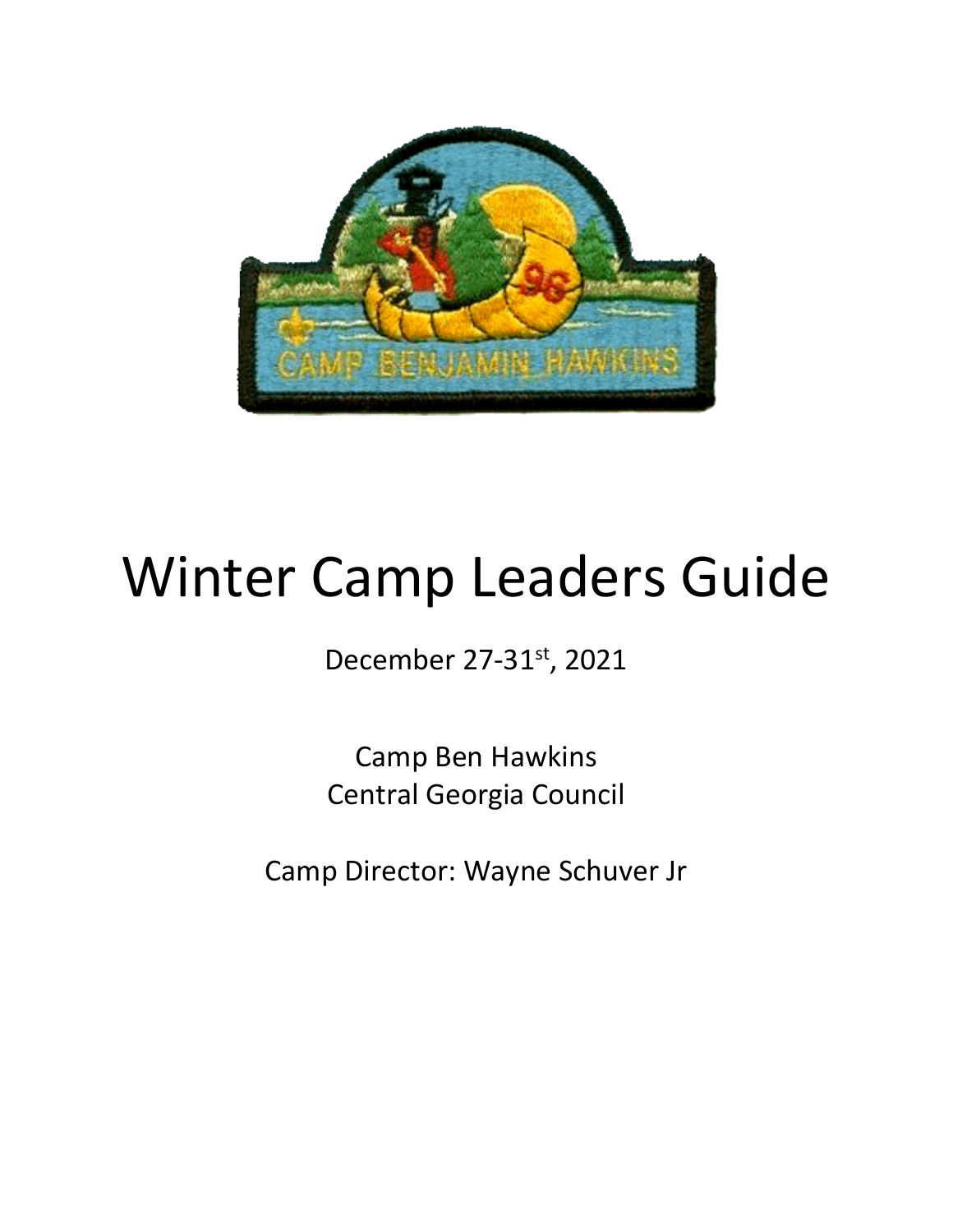Welcome to the Leaders Guide, I hope it assists you in your planning. I am Wayne Schuver Jr. Camp Director. My goal for this week is to give our youth a great experience at CBH and help build future leaders, and if nothing else, let the youth have fun and meet new friends.

This leaders guide is designed to give you some basic information about Winter Camp and will be updated as we get closer to the actual event. If there is something you don't see in the guide or have questions, please don't hesitate to contact me.

Winter Camp, has been planned for many hands to help to make a great experience for our Scouts. We believe that many hands sharing the work make it easier for all. We need your help! Teaching your favorite merit badge during the week will make you a staff member. All staff this year will receive a staff only long sleeve cotton shirt. If you have any youth or adult leaders with free time, please help us find them a place to help.

This Winter Camp is an opportunity for Scout Troops, Crews and Provisional Scouts to both demonstrate and learn new Scout skills and Scout knowledge. It is meant to be both a competitive event and a fun learning opportunity. As with all Scouting events and activities the Scout Oath, the Scout Law and the Outdoor Code are our guidelines.

Winter Camps at Camp Benjamin Hawkins have been a fabric of our Council for many years. I'm excited for the opportunity to continue many of the great traditions we've had in the past while continuing to create new traditions going forward. I hope that every Scout has an opportunity to participate in Winter Camp this year.

I look forward to seeing you at camp.

Wayne Schuver Jr Camp Director (478) 337-1765, [Wayne.schuver@scouting.org](mailto:Wayne.schuver@scouting.org)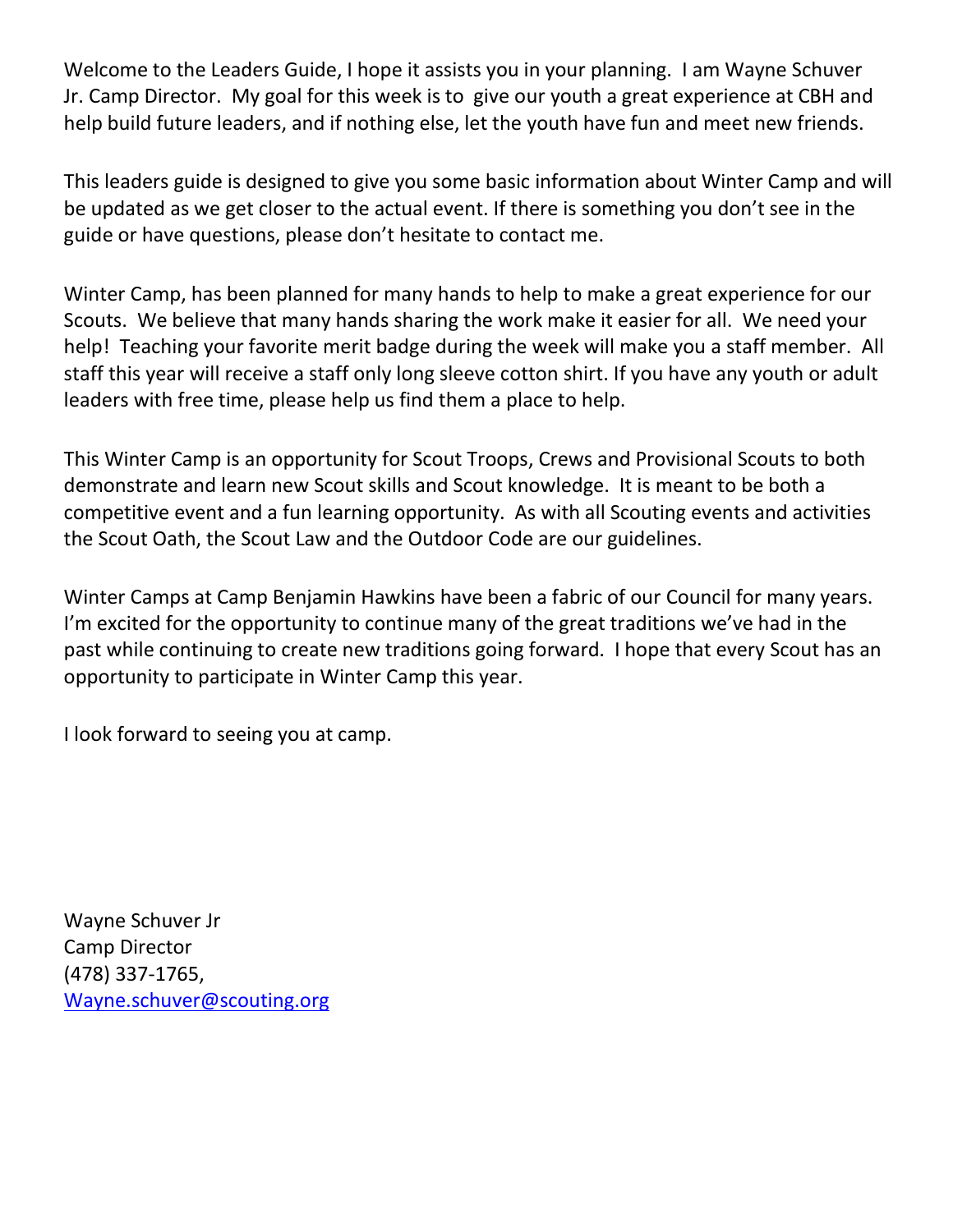#### **Disclaimer**

Understand that this is a working document, and plans are still in progress. Activities may change based on numbers/budget and availability of materials and supplies. The agenda/schedule may also be modified to make sure that enough time is given to all for events. This guide is designed to give you an idea of what will be going on at camp. This will also give you the information that you need to plan and give information to your Troop and parents.

#### **Registration**

Registration is all online Each Troop attending will need to submit a roster of all attending camp upon arrival at camp. Register early! This is a maximum capacity event. Once capacity has been reached, registration will be closed and a waiting list will be started for those interested. Please register prior to December 23<sup>rd</sup>. Thank you for your help. This allows us to make sure enough materials and supplies can be purchased and prepared. \*\*Fees include camping, program, meals, shirt, and patch for each registered Scout/adult.

#### **Cancellations**

All cancellations made by December  $15^{th}$  will receive a full refund. Cancellations after 5 p.m. on December 15<sup>th</sup>, do not qualify for a refund. Winter Camp is a rain or shine event.

#### **Before Arriving at Camp**

\*Units are responsible for ensuring that they have appropriate trained leaders, and medical forms for every Scout/adult.

\*Adult leaders must present proof of Youth Protection Training.

\*Make sure that all Scouts and Adults have complete BSA MEDICAL FORM, Parts A, B, and C. \*Campsite assignments will be made upon arrival at camp.

\*No Vehicles in Camp after dinner on Day 1 without authorization by Camp Director. All vehicles must park in main lot.

### **Leadership**

BSA rules require a minimum of two responsible adult leaders for every unit. Sharing a campsite with another Troop is acceptable to meet this standard. Leaders must be in camp with your Scouts 24 hours a day. All Leadership must complete and present a current Youth Protection Training Certificate, and a Completed Medical Form, Parts A, B, and C.

### **Provisional Scouts**

Your troop isn't coming to winter camp? No problem, a limited number of Provisional scouts can participate. Your scout may be assigned to another unit attending camp. Please declare yourself a provision scout when registering & upon arrival at camp.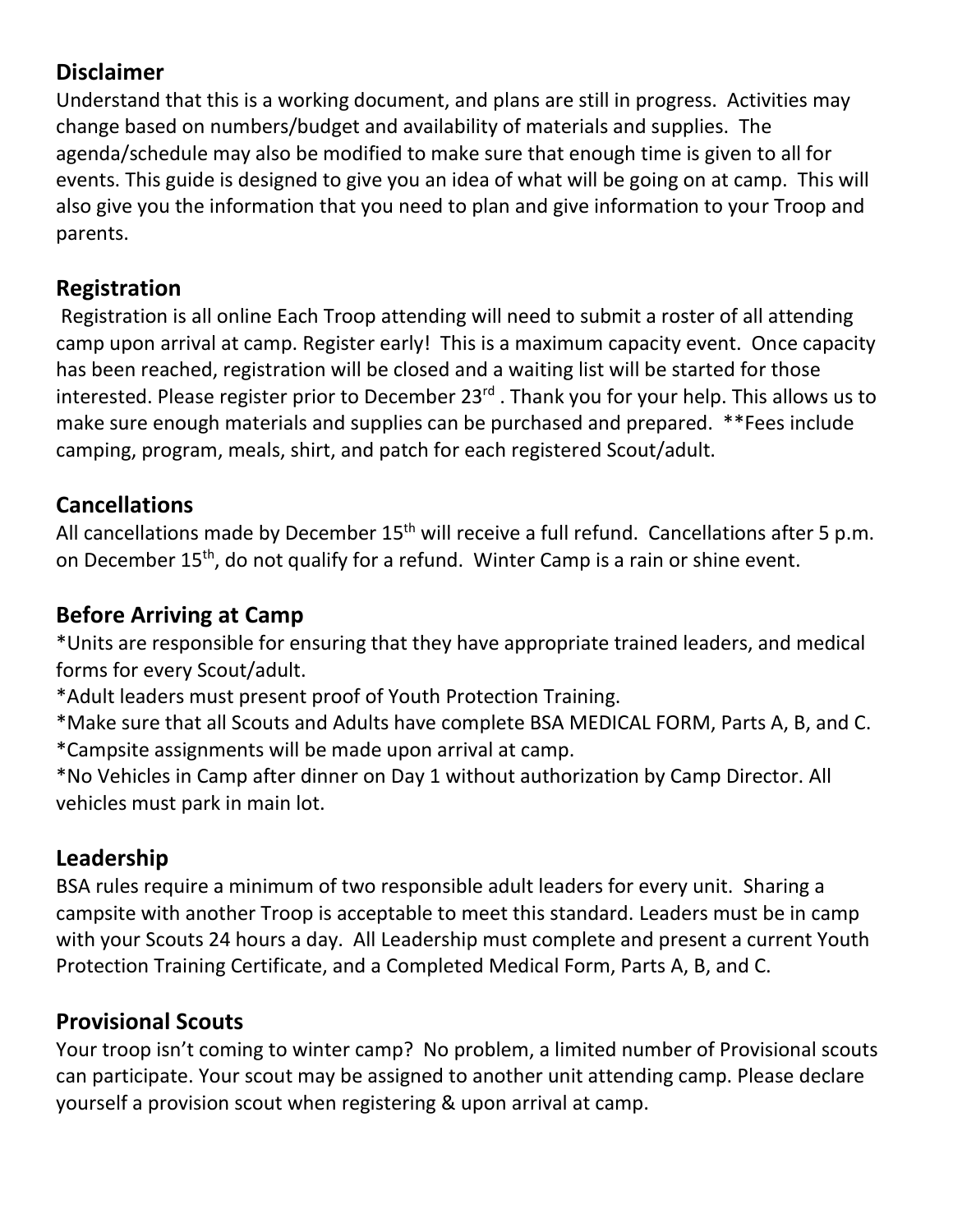### **STAFF**

If you have scouts or adults interested in becoming a part of the fantastic Ben Hawkins Camp Staff, ask them to contact Wayne Schuver Jr [wayne.schuver@scouting.org](mailto:wayne.schuver@scouting.org) or 478.337-1765 to apply for a position on this year's camp staff.

#### **Medical Forms**

ALL Medical Forms will be collected on the first day of camp. No camper will be admitted to camp without proper medical form. Medical Forms will not be accepted at council prior to event, please bring a completed medical form for every camper, and adult. **All Campers and Adults will be required to have the BSA Medical Form parts A, B, and C! This can be found at: [Annual Health and Medical Record](http://www.scouting.org/scoutsource/HealthandSafety/ahmr.aspx) .**

#### **Arriving at Camp**

Units may begin arriving at camp at 9am. Units are asked to check in at Parking Lot Pavilion/office as a group. At that time you will receive your Finalized Schedule, turn in medical forms, youth protection trainings, schedules, agendas, and receive campsite assignments. After Check-In a staff member will direct you in Dining Hall procedures and go over a camp tour. Vehicles may be driven into camp to stow gear, all vehicles need to be moved to the parking lot before dinner on the first night of camp.

#### **Dutch Oven Cook Off**

Units are encouraged to participate in a Dutch Oven Cook Off on Night 2 of camp. Units are required to bring everything they need to impress the Dining Hall Director who will be the judge!

#### **Training for Leaders**

Troop specific training will be offered during camp. Participants will be required to sign-up for course upon registration. Adults may take this class whether they are registered for Winter Camp or not. Other adults training will be available in the evening during camp.

#### **Klondike Derby "NEW this year"**

In the late 1800s, gold prospectors traveled the sub-zero reaches of Alaska by means of dogs and sleds. They camped out in all kinds of winter weather, and therefore needed adequate survival skills, which they learned from the native Eskimos. Scouting has incorporated this theme in the Klondike Derby. In a Klondike Derby, Scout patrols acting as huskies pull specially designed homemade sleds around a field course marked by stations named for towns or cities, such as Dawson or Fairbanks. At each town the Scouts tackle exercises in problem-solving, as well as contests and other activities in which the patrols or teams use their Scout skills to complete the course. The point of a Klondike Derby is for Scouts to use their heads, put their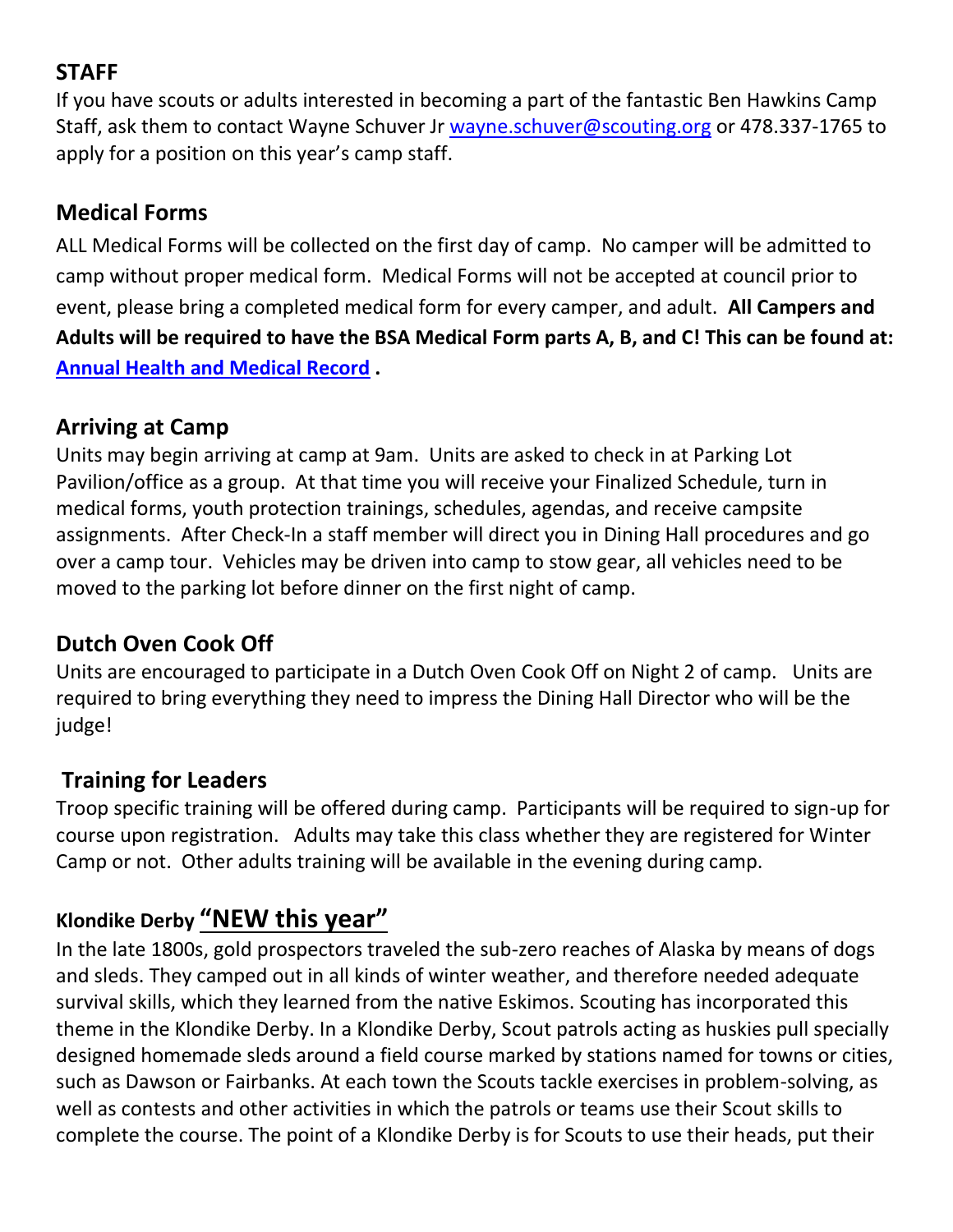Scouting skills to work in the field, demonstrate teamwork and Scout spirit, and to have fun outdoors on winter days.

More information on the Klondike Derby is found at the end of the leader's guide. All patrols entering the Klondike Derby are required to register by December 15<sup>th</sup>.

### **Campfires**

The Camp Ben Hawkins Staff conducts a rousing campfire program on the opening night of camp to welcome campers, introduce staff, and get Camp started off with a bang. But on the last evening of camp the tables are turned, and it is time for campers to entertain the camp with your special songs, skits, and stories. Plan to attend the "audition" at the Dining hall right after lunch on the last day of camp to show the Campfire Director what you would like to present.

### **Uniforms**

Camp Benjamin Hawkins recommends the following camp attire:

\*During the day and most nights after dinner, Class B is appropriate. This a scout related shirt of some type.

\*Uniform for dinner, evening flag ceremony, and campfires is full Class A.

\*Footwear: Shoes must be always worn at camp. Shoes must not be open at the toe or sides. Sandals are only allowed at the showers, and at waterfront. Croc type shoes are not allowed. \*It is not the role of the staff to be the "uniform police", that is the role of the unit leader.

### **Trading Post**

The Camp Ben Hawkins Trading Post will be open! Posted hours of operation so Scouts & adults can purchase drinks, snack items, \*NEW\* CBH Gear, misc. items.

### **Winter Camp Activities**

Day One: Check-in, Lunch, open program activities, Dinner and Opening campfire.

Day Two/Three: After Breakfast, you'll participate in three morning activity periods, with four more after lunch. After supper your unit is free to enjoy your campsite, or the other activities that will be going on around camp.

Day Four: very much like Day Two, with the addition of closing campfire.

Day Four: After Breakfast, you'll participate in three morning activity periods, Leave No Trace camping and Dismissal.

### **Dining Hall Procedures**

A Dining Hall Procedure Briefing will happen at check-in. All units will receive a Table assignment at the time of check-in. Units will be assigned either a Before Meal/After Meal Caper, as well as be expected to use the waiter's system.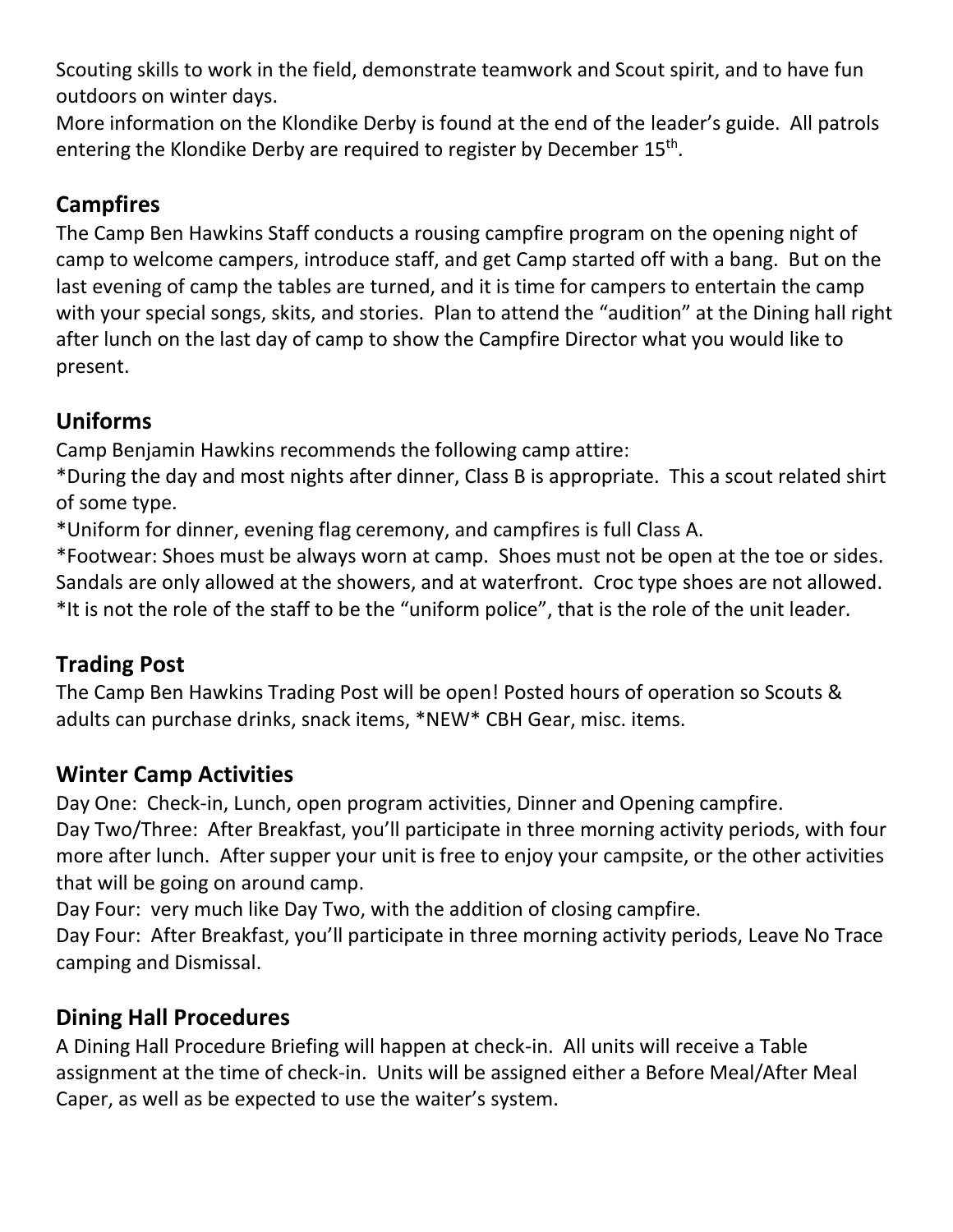### **Special Dietary Needs/Meals:**

Anyone with Special Dietary Needs should note this on their registration form. We will do our best to meet the needs of anyone with dietary needs. Vegetarian alternatives are provided for every meal when noted on registration form. All breakfast meals are supplemented with a cereal bar/canned fruit, and all lunch and dinner meals are supplemented with a salad bar. Coffee will be provided daily for adults only at breakfast in the dining hall. Coffee will be available in the trading post as well.

#### **Activity Periods**

Scouts will have the choice of up to 7 Merit Badge Periods that they would like experience at camp. Please understand that most periods have a limited class size, and are filled on a first come first serve basis. We will try our best to meet the wants and needs of every scout. A tentative Merit Badge list is found at the end of the leaders guide.

Unit leaders may choose to leave one or more periods open for unit rank advancement work in and around camp. Scouts may also sign up for a Kitchen Detail Period and earn service hours by working in Kitchen.

#### **Merit Badges Offerings**

A Merit Badge Offering list is found at the end of this leaders guide. We are adding more merit badges as counselors/instructors as they come available. If you are interested in teaching a merit badge at winter camp, please contact Wayne Schuver, at wayne.schuver@scouting.org.

#### **Merit Badge Completions**

Blue Cards will be distributed at Winter Camp on the last day to Unit leader. Scouts are also encouraged to save any merit badge workbooks/notes to show as documentation to Unit Leadership if necessary.

#### **Bring your Bike to Camp**

All campers and Leaders are encouraged to bring their bike to camp. ALL riders must wear a helmet at all times and follow CBH Bike Safety Rules.

- CBH Bike Rules
	- All riders must always wear a helmet.
	- All riders must give right of way to pedestrians.
	- No riding after dark.
	- Please be courteous when parking bike around buildings.

#### **SPL/Leader's Meetings**

A leaders meeting will be held at lunch on day 1, and  $@$  8:45 am each morning of camp. Important information will be distributed, please make arrangements to attend while at camp.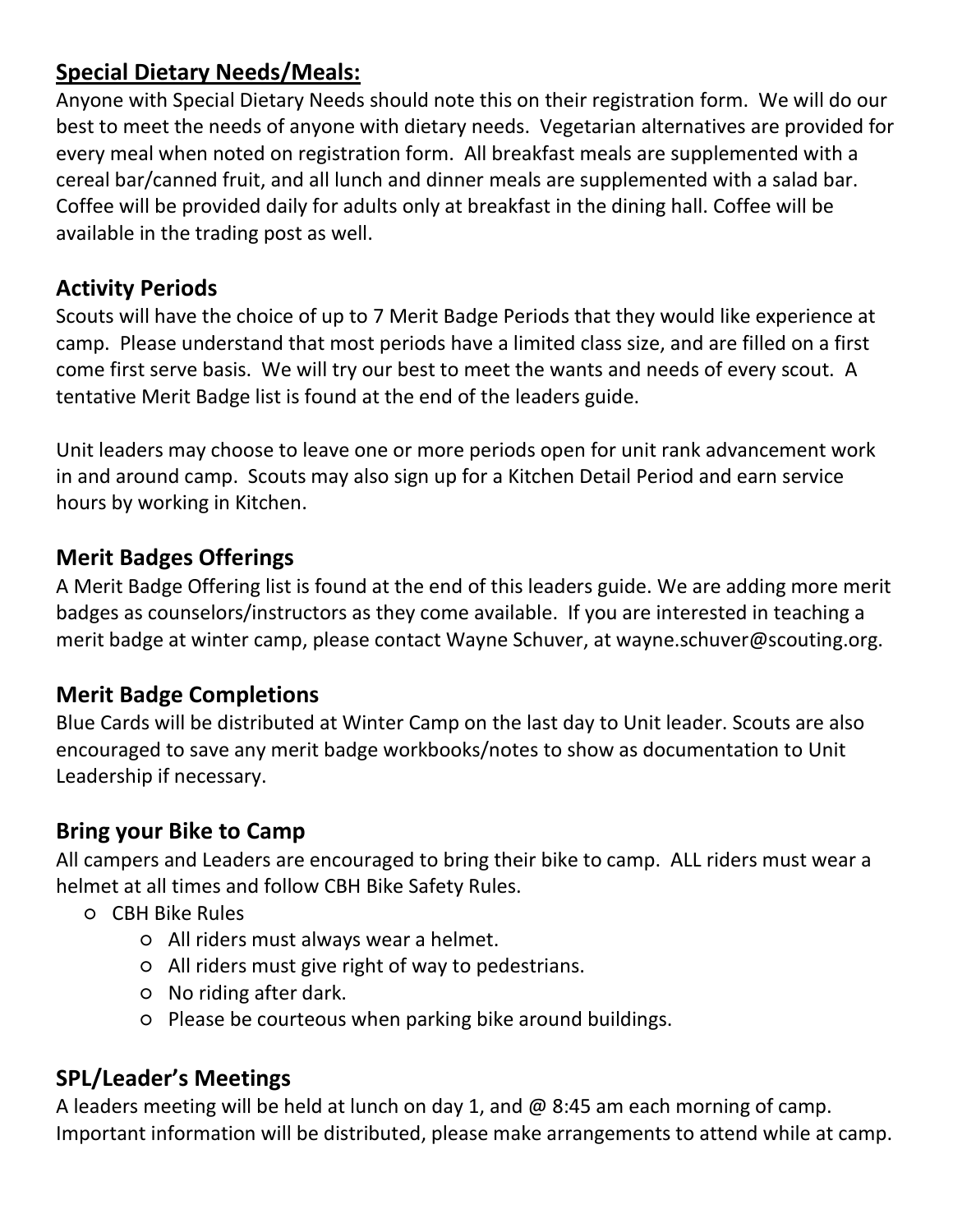### **Packing List**

| *Class A Scout Uniform                            | *Bath clothes                            |
|---------------------------------------------------|------------------------------------------|
| *Tent                                             | *Flashlight                              |
| *Warm Sleeping Bag (additional blankets           | *Notebook                                |
| may be needed)                                    | *Pencils or Pens                         |
| *Warm Jacket                                      | *Warm Hat                                |
| *Fleece Jacket                                    | *Gloves                                  |
| *Raincoat                                         | *Day Pack                                |
| *Shirts                                           | *Water Bottle                            |
| *Pants                                            | *Hot Hands                               |
| *Thermal Underwear                                | *Pokémon Cards for Pokémon Classic       |
| *Underwear                                        | *Klondike Derby Supplies                 |
| *Warm socks                                       | *Ugly Holiday Sweater                    |
| *Shoes or boots                                   | <i>*Tacky Holiday Decorations</i>        |
| *Shower shoes                                     |                                          |
| *Toiletries (toothpaste, shampoo, etc.)           | *Device (Tablet/Computer if taking merit |
| <i>*</i> Towel                                    | badge that requires technology)          |
| *\$40 Spending money (Trading post will be open.) |                                          |

SPLs/Scoutmasters may also consider bringing: \*Cracker Barrel items for boys \*Lanterns

\*Water Cooler \*Props for skits \*First Aid Kit

## **WATER BOTTLES**

Scouts and Adults are required to always have a water bottle on their person. Water Bottles should not be packed in Scouts gear, but available as soon as the Scout arrives at camp.

## **TRASH**

Trash can be deposited in the dumpster beside the dining hall.

#### **ICE**

2 bags of ice per day may be picked up at Dining Hall after breakfast by leaders for use by units.

#### **FIRST AID**

You may receive first aid at the First Aid building on camp.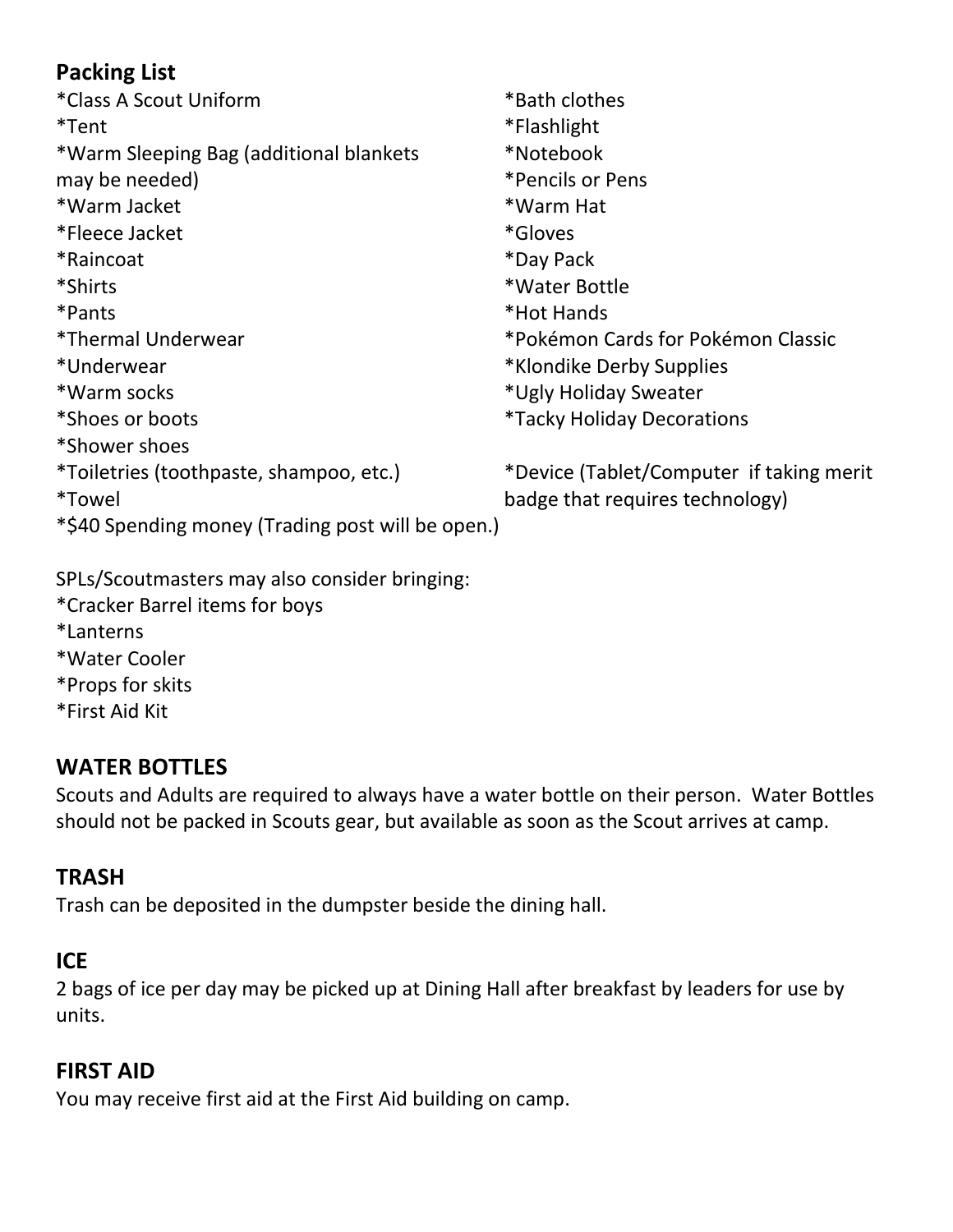### **HEADQUARTERS/LOST AND FOUND**

The Camp Office on the far end of the dining hall will be used as the Headquarters of Camp. You may bring lost and found items to this location, report problems/concerns, and receive information.

#### **CLEAN-UP/Camp Service Projects**

All Units are responsible for making sure there is no trash and/or debris left in their assigned campsite. Units will also be assigned a Common Camp Area to help Leave No Trace and/or a Camp Service Project to complete. These assignments will be distributed at the SPL/Leader's Meeting on the last morning of camp. This will help Camp Planners and Staff leave camp in the same condition we found it in. Thank you for your assistance with this.

#### **STAFFING**

In order to make this a successful event, we need lots of hands. We are looking for motivated, dedicated, energetic Scouts, Ventures, and Adults to Staff camp this year. We need staff members who are available for the entire duration of camp, and that can attend the staff training prior to camp. If you are interested, please fill out the Staff commitment form and more information.

#### **QUESTIONS**

If you have questions about camp program, please contact: Wayne Schuver [wayne.schuver@scouting.org](mailto:wayne.schuver@scouting.org) or 478.337-1765.

|                                       | Day One                      | Day Two                          | Day Three                       | Day Four | Day Five     |  |
|---------------------------------------|------------------------------|----------------------------------|---------------------------------|----------|--------------|--|
| $7:30$ am                             |                              | Flag Ceremony and Waiters Report |                                 |          |              |  |
| $7:45$ am                             |                              |                                  | <b>Breakfast</b>                |          |              |  |
| 8:45 am                               |                              |                                  | Leader's Meeting in Dining Hall |          |              |  |
| 8:30-9:20                             | Check in 9am                 | Period 1                         | Period 1                        | Period 1 | Period 1     |  |
| 9:30-10:20                            | SM/SPL                       | Period 2                         | Period 2                        | Period 2 | Period 2     |  |
| 10:30-11:20                           | mtg 11am                     | Period 3                         | Period 3                        | Period 3 | Period 3     |  |
| 11:45                                 | Lunch                        |                                  |                                 |          |              |  |
| 1:00-1:50                             | Period 4                     | Period 3                         | Period 3                        | Period 3 | <b>Trace</b> |  |
|                                       |                              |                                  |                                 |          |              |  |
| 2:00-2:50                             | Period 5                     | Period 5                         | Period 5                        | Period 5 |              |  |
| 3:00-3:50                             | Period 6                     | Period 6                         | Period 6                        | Period 6 |              |  |
| 3:30-4:45                             | Period 7                     | Period 7                         | Period 7                        | Period 7 |              |  |
| 5:30                                  | Flag Ceremony/Waiters Report |                                  |                                 |          |              |  |
| 5:45                                  | Dinner                       |                                  |                                 |          |              |  |
| 7:00                                  | Open Program/Camp wide Games |                                  |                                 |          |              |  |
| 7:30                                  | Campfire                     |                                  |                                 | Campfire |              |  |
| <b>Everyone in Campsites</b><br>10:00 |                              |                                  |                                 |          |              |  |

## Winter Camp Schedule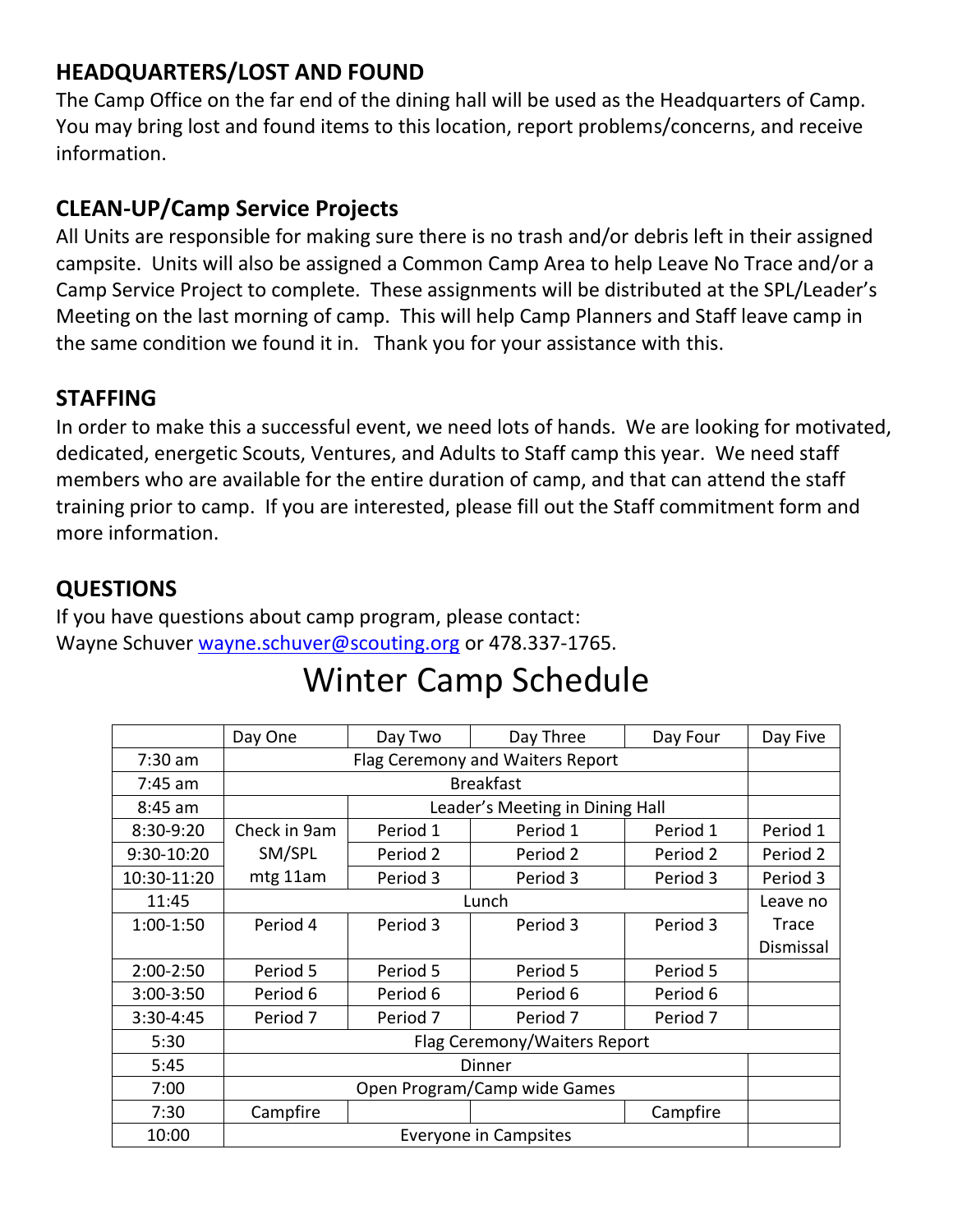## 2018 Winter Camp Registration Form

|                        | Unit: |        |  |
|------------------------|-------|--------|--|
| Unit Point of Contact: |       |        |  |
| Phone Number:          |       | Email: |  |

|            |          | <b>Adult Name</b> |          |          |          |          |          | Shirt Size        |
|------------|----------|-------------------|----------|----------|----------|----------|----------|-------------------|
| Scout Name | Period 1 | Period 2          | Period 3 | Period 4 | Period 5 | Period 6 | Period 7 |                   |
|            | Choice   | Choice            | Choice   | Choice   | Choice   | Choice   | Choice   | <b>Shirt Size</b> |
|            |          |                   |          |          |          |          |          |                   |
|            |          |                   |          |          |          |          |          |                   |
|            |          |                   |          |          |          |          |          |                   |
|            |          |                   |          |          |          |          |          |                   |

#### Any Dietary Restrictions?

| Name | Restriction: (Allergies, Vegetarian, etc.) |
|------|--------------------------------------------|
|      |                                            |
|      |                                            |
|      |                                            |
|      |                                            |

| # of scouts       | X \$165                    |  |
|-------------------|----------------------------|--|
|                   | X \$175 (after December 8) |  |
| #of Adults        | X \$80                     |  |
| Klondike<br>Derby | ves<br>no                  |  |
|                   | <b>Total Due</b>           |  |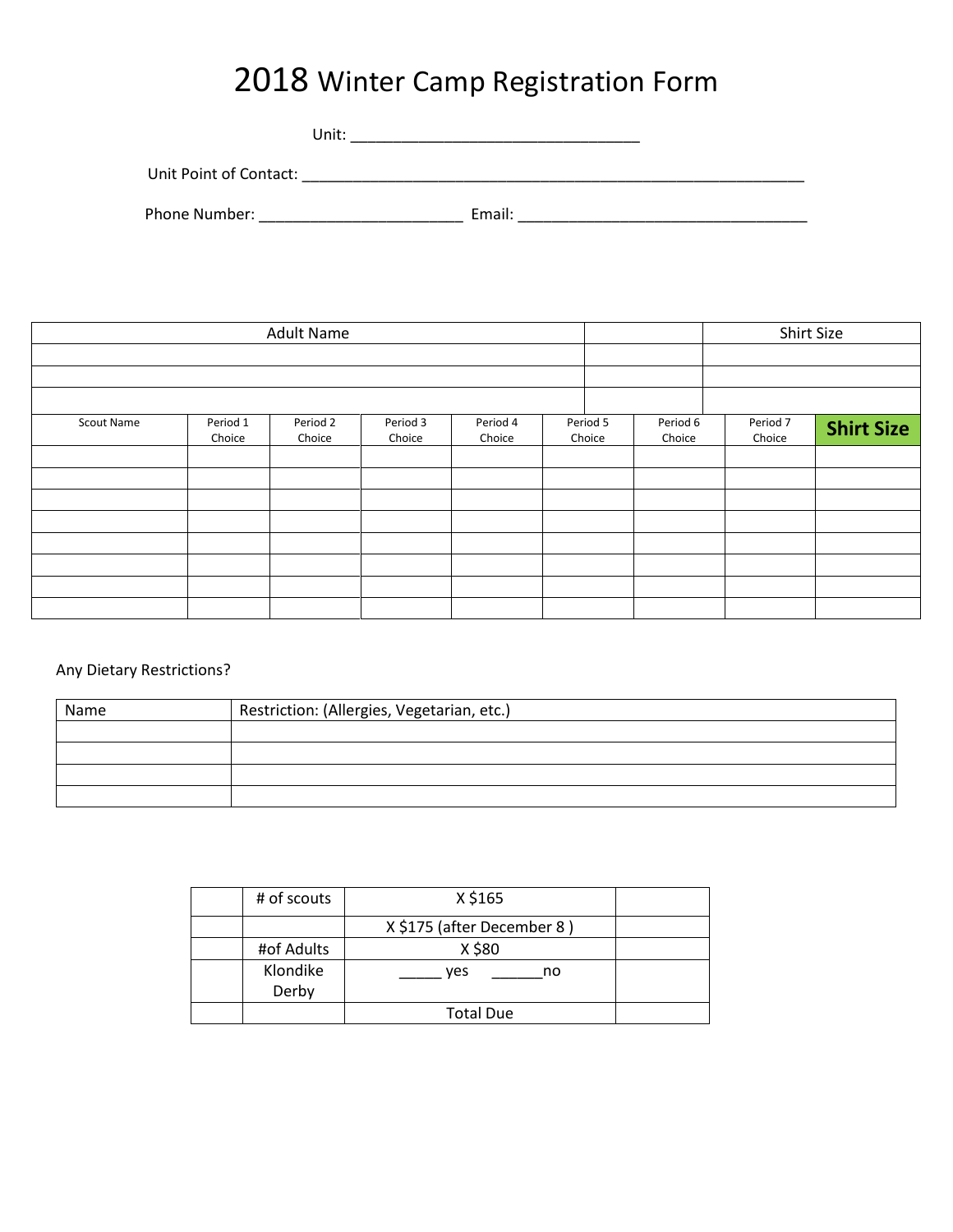#### **2021 CAMP BEN HAWKINS KLONDIKE DERBY**

In the late 1800s, gold prospectors traveled the sub-zero reaches of Alaska by means of dogs and sleds. They camped out in all kinds of winter weather, and therefore needed adequate survival skills, which they learned from the native Eskimos. Scouting has incorporated this theme in the Klondike Derby.

In a Klondike Derby, Scout teams act as huskies and pull specially designed homemade sleds around a course marked by stations named for towns or cities, such as Dawson or Fairbanks. At each town the Scouts tackle exercises in problem-solving, as well as contests and other activities in which the teams use their Scout skills to complete the course.

The point of a Klondike Derby is for Scouts to use their heads, put their Scouting skills to work in the field, demonstrate teamwork and Scout spirit, and to have fun outdoors on winter days.

#### THE COURSE

The course is made up of 10 towns and will be run after super over the final three days of winter camp. The towns will be spread out across Camp Ben Hawkins, with each stop requiring the patrol to work together to complete the task. A local "mayor" will be located at each town to give necessary instructions, assess their work, and determine if the task has been completed.

Each patrol must follow the course in numerical order as outlined on a map that will be provided during the Klondike Derby meeting on the first night of camp. As they arrive at each town, the teams should demonstrate their Scout spirit by giving their patrol yell (it'll cost them spirit points if they don't yell). At each town, they'll encounter a practical problem involving basic Scouting skills. Towns must be visited in the correct rotation and every team must visit each town.

The course is ran as a timed event on a continuous clock. Depending on the number of registrations, some teams may be started on a 10-minute stagger to prevent congestion at towns. Once a town's task has been finished, the team moves on to the next event. The clock stops once all events for the day have been completed. Time advantages from one day will carry over to the next, though may be objectively scaled to ensure every team has an opportunity to complete all tasks.

#### PLANNING AND PREPARATION

Each team is required to bring with them any equipment and supplies needed to complete the course. Teams will not be provided an equipment list. Instead, they may bring with them any materials they deem necessary to complete the assigned task. In the event certain equipment is prohibited, it will be noted in the town description. Teams are encouraged to "practice" the events in advance of the event.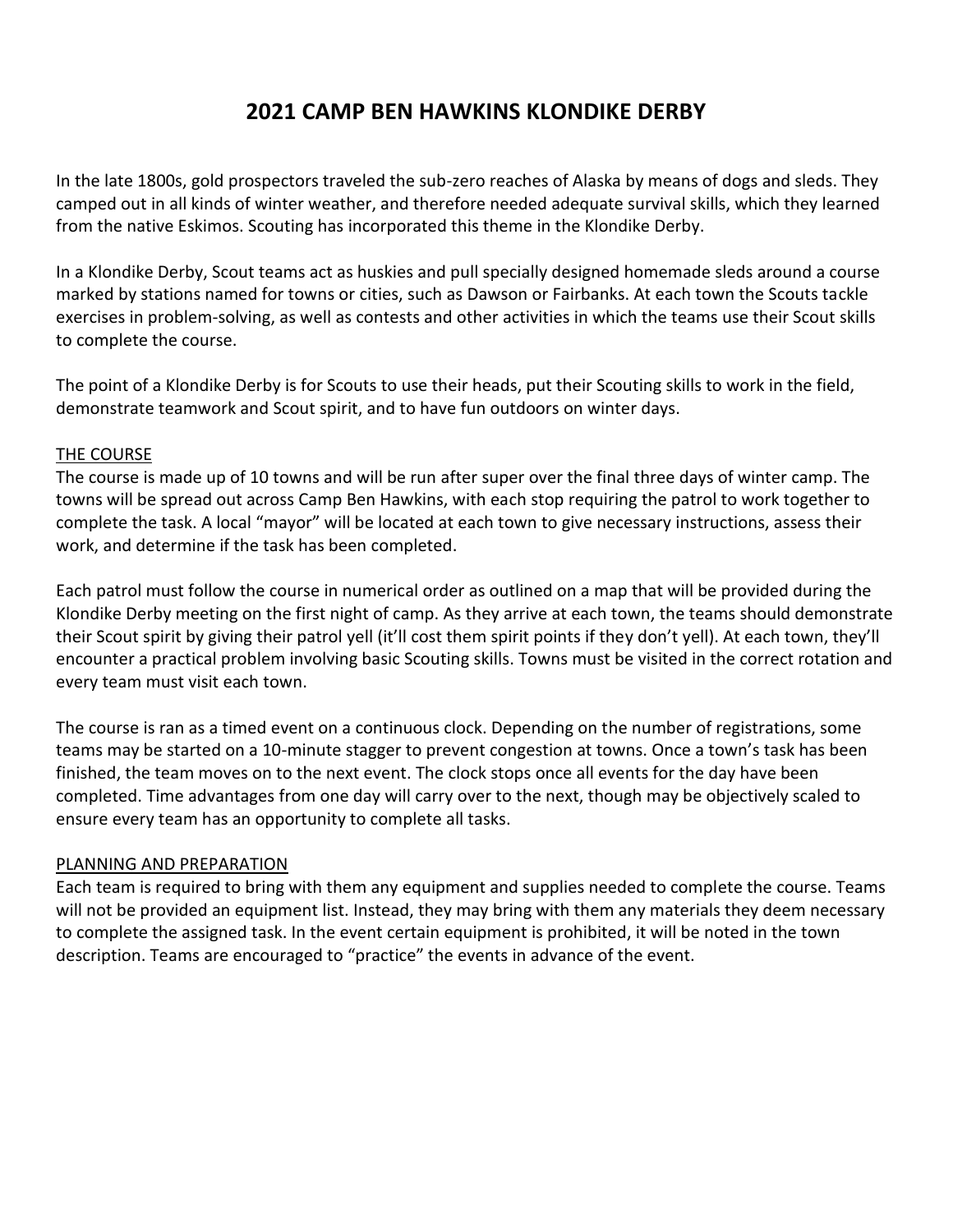### **KLONDIKE RULES AND PROCEDURES**

- 1. PARTICIPANTS. All participants of this event must be registered with a Scout Troop, Venturing Crew or Explorer Post.
- 2. REGISTRATION. Registration prior to the event is REQUIRED. It is not practical to attempt to accurately schedule and plan for the event without prior registration. The registration deadline for the Klondike Derby is December 15, 2021. NO REGISTRATION WILL BE PERMITTED AFTER THE DEADLINE.
- 3. MAXIMUM TEAM NUMBER. The derby can accommodate no more than 20 teams. If the maximum is exceeded, teams will be fielded based on registration date, and, in fairness to all units.
- 4. TEAM SIZE. There is no limit on team size. HOWEVER, no more than 6 Scouts may be on the sled at one time. Teams may alternate Scouts between towns, BUT must return to base camp to make the switch.
- 5. CLOSED TRAIL. The trail is closed to unauthorized adults. Adults may visit the towns to observe and cheer a team on. They may not AT ANY TIME assist or coach a team while on the course. Doing so will result in the team's disqualification
- 6. COMPETITION. The Klondike Derby is run as a competition. If there are any circumstances that would preclude a team member from competing, the team captain should inform the town Mayor immediately upon arrival so that any required consideration can be given.
- 7. UNIT LEADERS ARE RESPONSIBLE for the general well-being of the youth in their charge, including proper clothing and supervision. The Klondike Derby is a strenuous winter activity. Please pay particular attention to warm & dry clothing, proper footwear and warm headgear. If in the opinion of the Inspection Team a Scout is not adequately prepared for the weather, the Scout will not be permitted to participate. There will be a pre-start inspection for health and safety considerations:
- 8. CODE OF CONDUCT: the Scout Law applies. Failure to observe the Scout Law AT ALL TIMES during the race may result in a time penalty or disqualification. Examples of unacceptable behavior:
	- a. Tampering with or removing trail markers or placing obstructions on the trail to delay the progress of other teams.
	- b. Preventing a faster team from passing you on the course.
	- c. Tampering with or damaging another team's sled or equipment.
- 9. MAYOR'S DECISIONS. All decisions of the town Mayors are final there is no appeal.
- 10. INSPECTION. There will be an inspection for health and safety purposes prior to the Start. Team members must be dressed appropriately for the weather. Sleds will be inspected for durability and safety (see below).
- 11. MAXIMUM TIME. The maximum time to complete the course each evening is THREE HOURS. After that period, teams will be required to retire for the evening and return directly to base camp (parade field).
- 12. COMMUNICATIONS POLICY: The use of walkie-talkies or other devices to communicate with your teams on the trail is prohibited. Additionally, cell phones or other electronic devices may not be used to access information via the internet. Any team using a walkie-talkie, cell phone or similar telecommunications device on the trail, other than for emergency communications, may be assessed a time-penalty or be disqualified.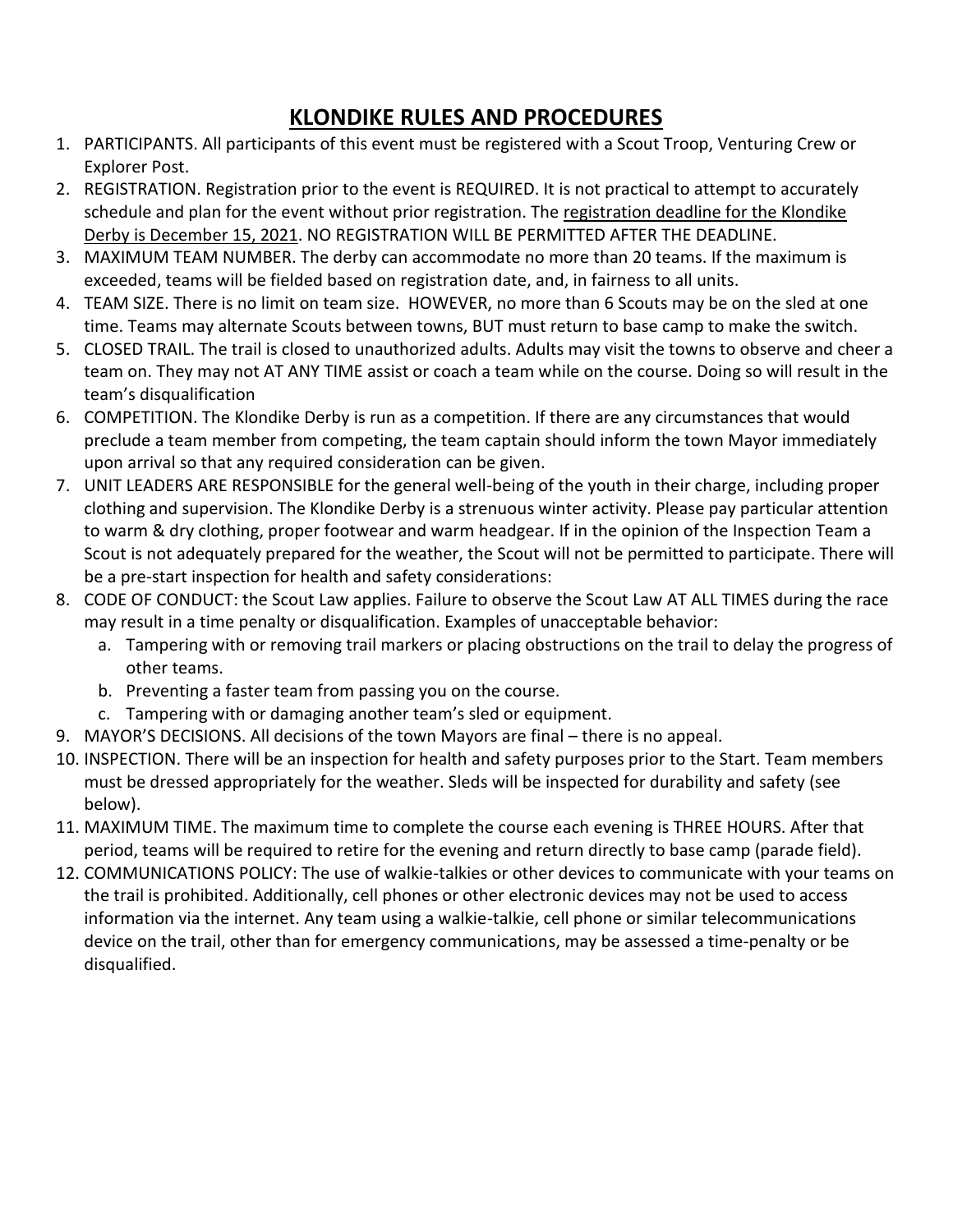#### **SLED RULES**

- 1. Sleds should be constructed by Scouts. Please do not place the Klondike Staff in the position of rejecting a team because you have not arranged for them to compete with a appropriate sled.
- 2. Sleds **must be** fashioned to look like an Alaskan dog sled. This rule will be liberally construed. The sled should be large enough to carry all required equipment plus one Scout. As we do not get much snow in central Georgia, tires should be used in lieu of ski runners.
- 3. A harness for pulling the sled by the Scouts should be attached to the front of the sled. Ideally, looped ropes should come off a single main/trunk rope similar to the way in which branches on a tree come off a common trunk. Due to risk or injury or being trapped under a run-away sled if a Scout slips, ROPE LOOPS MUST NOT BE LARGER THAN A HAND HOLD (APPROX. 6-9″ LONG) in order to assure that loops are not able to be placed over any Scout's neck or around a Scout's waist. This rule will be **STRICTLY ENFORCED**.
- 4. The sled may be constructed of any materials (wood, pvc, fiberglass, aluminum, etc.).
- 5. The sled must be able to reach the finish line at the end of the course. If the sled breaks on the trail, the team must make necessary repairs or carry all the parts to the finish or be disqualified.
- 6. The use of nails to construct the sled is NOT PERMITTED. Fasteners such as screws or nuts/bolts should be used.
- 7. A variety of Klondike sled plans can be found the internet. Teams are encouraged to be creative in decorating and equipping their sleds.
- 8. All sleds will be inspected at the beginning of each day's events to ensure safety and compliance with the above rules.

#### **SCORING**

The race is run as both a timed and skill event. Time allowances may be made (at the discretion of the town Mayor) for any time spent waiting to begin a task. Teams will also be assessed points by the town Mayor for creativity, team spirit, and effective use of Scout skills in completing each task. The judgment of the Mayor is final.

The first second, and third place team in each division will be recognized base on overall score. Each team's overall score will be determined by combining their time on course with the points assessed for Scout skill. The Spirit of the Klondike award will be awarded for the one team that demonstrates the best overall spirit throughout the course. Finally, there will be one overall winner for both speed and skill. The team with the fastest time on course (including penalties) and the team with the highest total score for Scout skills will each be recognized.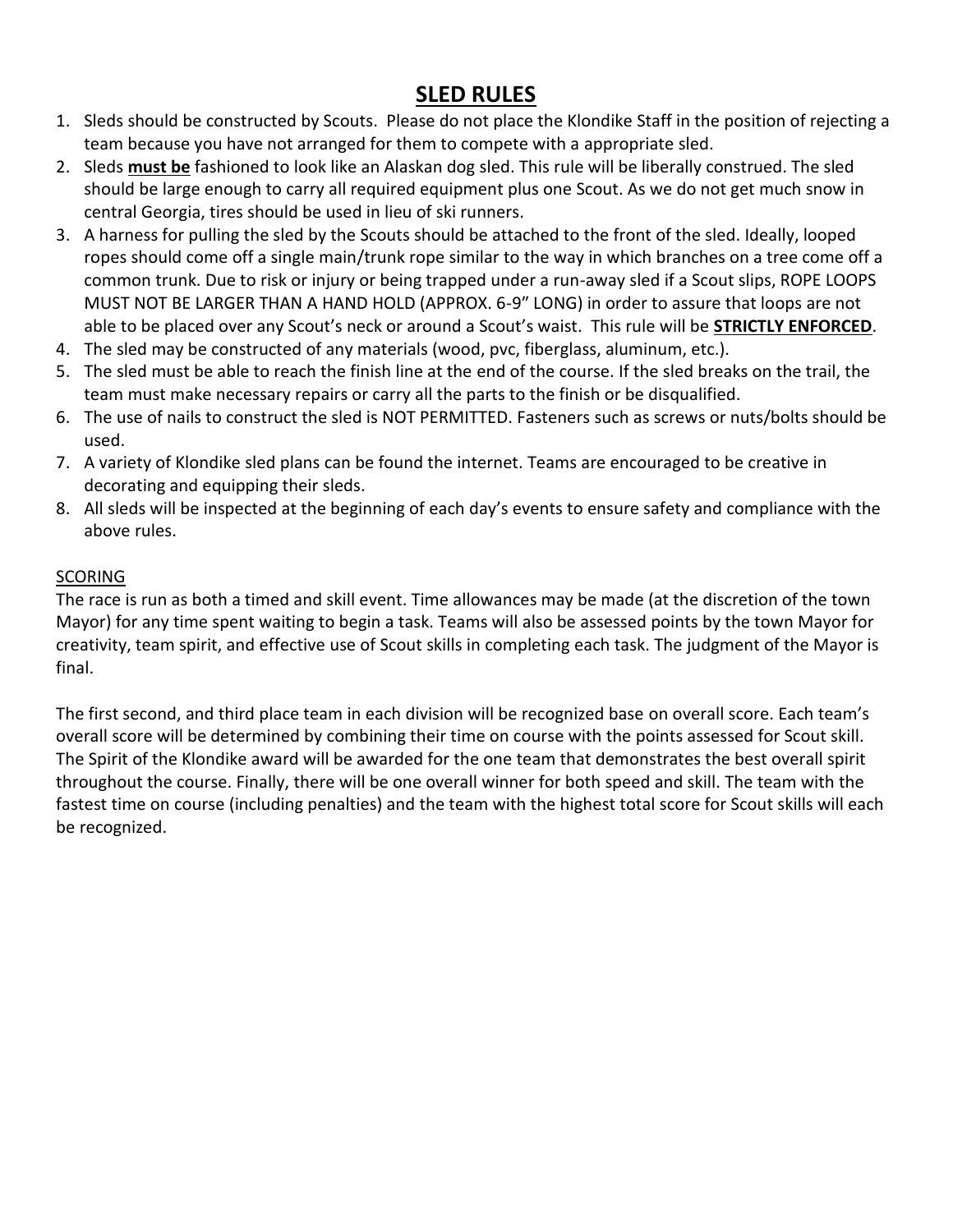#### **COURSE TOWNS/ACTIVITIES**

The towns and their activities are listed below. Unless indicated below, each team is responsible for bringing the necessary items to complete each task.

- 1. **Stake your claim:** Every prospector knows you have to stake your claim properly. Teams must construct a claim gate/sign/flagpole marking their claim. The structure must be freestanding and a minimum of 6' tall with their patrol flag at or near the top. Your structure must be built using pioneering spars and lashings. No portion may be preassembled.
- 2. **Whiteout Stretcher Carry**: A terrible accident has left one of your team injured and unable to move without a stretcher. You must get the team member to help immediately. Unfortunately, a massive blizzard has reduced visibility to zero. First, administer proper first aid based on the symptoms provided, then transport the injured scout through an established course while blindfolded. The injured scout will not be blindfolded and may provide directions from the stretcher.
- 3. **Ka-BOOM:** A stick of dynamite has been dropped in town and is at risk of detonating. Maintaining a minimum distance of 10' at all times, your team must remove the dynamite (2 liter bottle) by lifting it off the ground and placing it in a containment device. The dynamite cannot touch the ground again after it's been lifted off the ground. A time penalty will be assessed if the dynamite is dropped.
- 4. **Hunker Down**: The weather has turned nasty and you need shelter. Using simple materials, Scouts must build a shelter large enough for the patrol. Scouts will be assessed on time and the quality of the shelter, such as amount of protection, protection from wind, and sturdiness.
- 5. **Wall Crawl:** A rockslide blocks your path. You have no choice but to go over it. Teams must work together, to get all members and their sled over an 8' foot wall.
- 6. **Turkey Shoot**: Food is scarce and accuracy counts. Each patrol must first correctly identify local animal tracks before shooting for score in rifle. Each patrol will receive one rifle round for each correctly identified track. Rifles, ammo, and targets will be provided by the camp.
- 7. **Sink, float or swim**: Your sled hit a rock sticking out of the ice and ejects one of the Team members. Use articles from your slid to rescue him from the cracked ice. He will be approximately 10 ft away from shore. Note all members are required to participate in this town.
- 8. **Fire Building:** On the tundra, fire is critical for warmth and cooking, but your matches fell in the river earlier. Teams must build a fire and burn through a string. Matches(2) will be provided. Tinder and kindling will need to be from your sled. All lighters, or devices that create a flame, spark or arc are not permitted.
- 9. **Higher Ground**: You're completely lost and need to get to higher ground and find your bearings. Each team must select two participants to complete a climb, zip and rappel relay on the CBH climbing tower. To ensure the safety of all participants, teams will NOT be permitted to *rush* through this event. All participants must listen to the instructions of the climbing director and instructor, to include a suitable pace, **AT ALL TIMES.** Teams that fail to do so will have their times disqualified.
- 10. **Sled Race Inspection:** The ultimate Klondike Derby event. Each sled will be inspected to show all items on the sled. Participants will need to provide a list of items on their sled.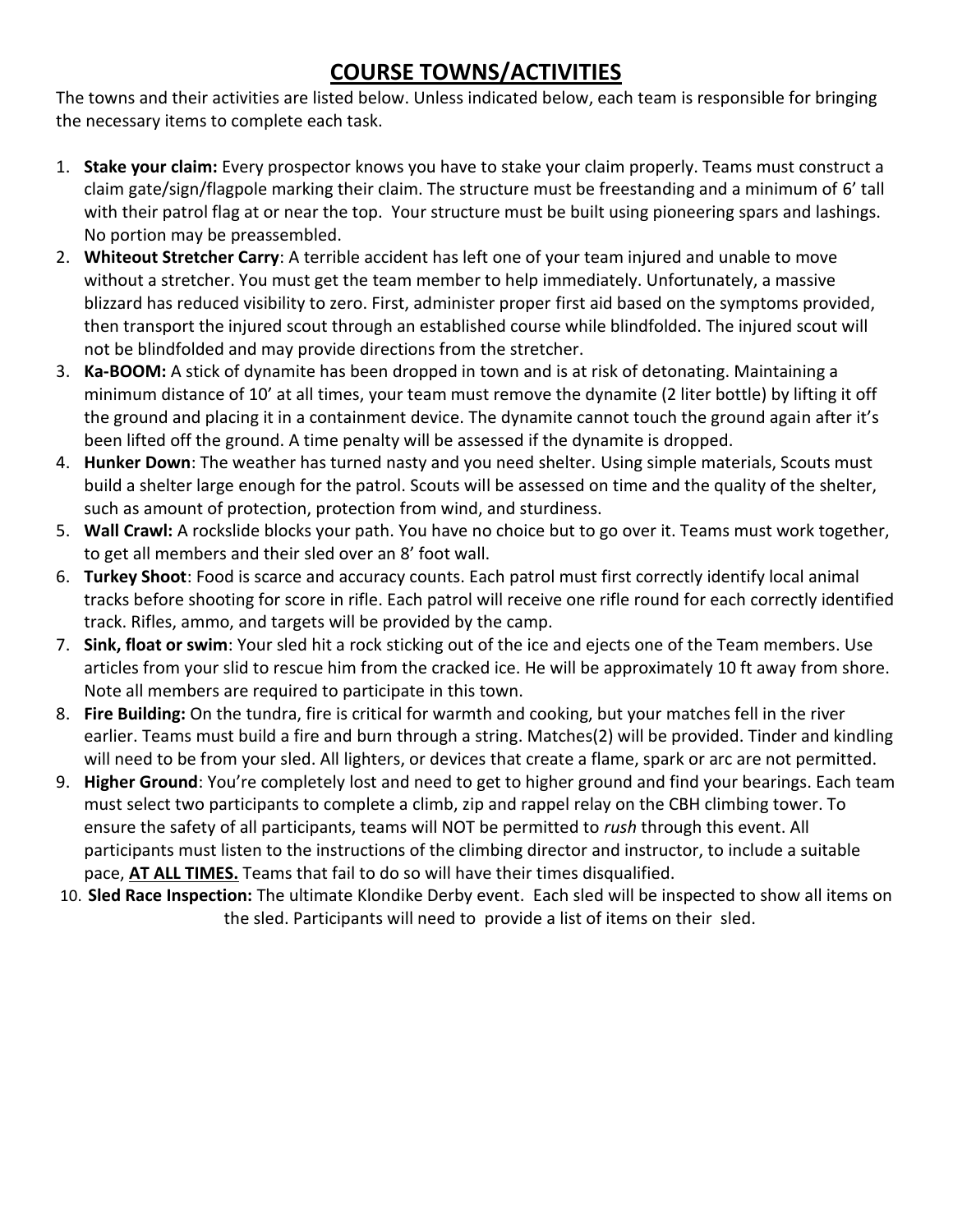## 2018 KLONDIKE DERBY REGISTRATION FORM

DEADLINE: December 15, 2021

| Troop Number: | District: |  |
|---------------|-----------|--|
|               |           |  |

Unit Contact Name: \_\_\_\_\_\_\_\_\_\_\_\_\_\_\_\_\_\_\_\_\_\_\_\_\_\_\_\_\_\_\_\_\_\_\_\_\_\_\_\_\_\_\_\_\_

Unit Contact Email: \_\_\_\_\_\_\_\_\_\_\_\_\_\_\_\_\_\_\_\_\_ Unit Contact Phone Number:\_\_\_\_\_\_\_\_\_\_\_\_\_\_\_\_\_

Patrol Name: Scout Name:  $\begin{array}{|c|c|c|c|c|}\n\hline\n\text{Scourt Name:} & \text{Age:} & \text{Rank:} \\
\hline\n\end{array}$ Captain: 2. 3. 4. 5. 6. 7. 8. 9. 10.

\*All Scouts **MUST** turn in a Klondike Derby Authorization Form at Check-in on Day of Race.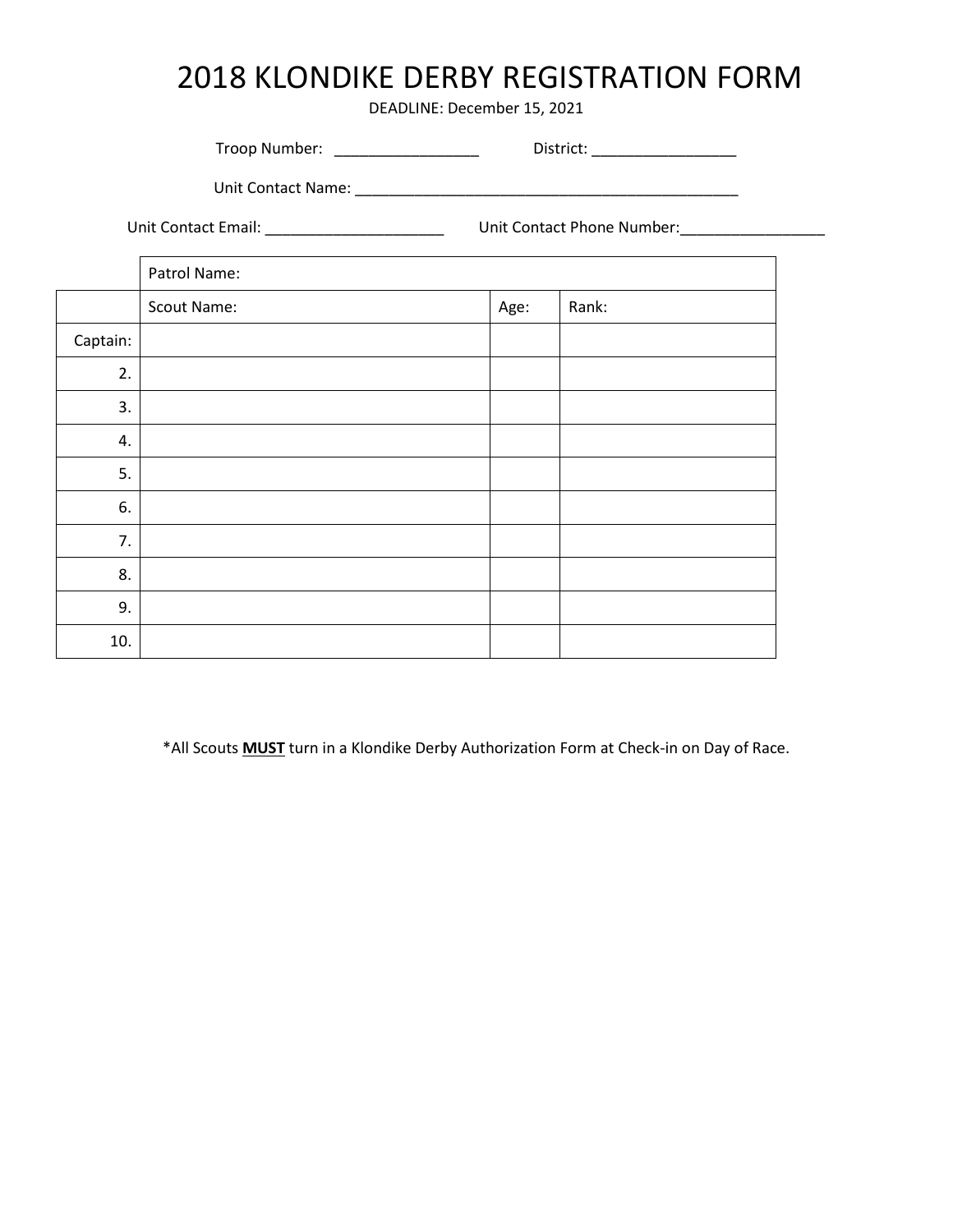#### **2021 CENTRAL GEORGIA COUNCIL KLONDIKE DERBY AUTHORIZATION FORM**

#### **NOTICE**

THIS FORM MUST BE COMPLETED AND SIGNED BY A PARENT OR GUARDIAN FOR EACH SCOUT LISTED ON THE REGISTRATION SHEET AND SUBMITTED WITH THE PACK REGISTRATION FORM. DUPLICATE FORM AS NECESSARY. FAILURE TO COMPLETE THE RACE AUTHORIZATION FORM WILL EXCLUDE PARTICIPATION IN THE EVENT.

| Troop: Patrol: Patrol: Patrol: Patrol: Patrol: Patrol: Patrol: Patrol: Patrol: Patrol: Patrol: Patrol: Patrol: Patrol: Patrol: Patrol: Patrol: Patrol: Patrol: Patrol: Patrol: Patrol: Patrol: Patrol: Patrol: Patrol: Patrol: |  |  |
|--------------------------------------------------------------------------------------------------------------------------------------------------------------------------------------------------------------------------------|--|--|
|                                                                                                                                                                                                                                |  |  |
|                                                                                                                                                                                                                                |  |  |
|                                                                                                                                                                                                                                |  |  |
|                                                                                                                                                                                                                                |  |  |

I, the Parent or Legal Guardian of above named Boy Scout, hereby give my consent for my son to participate in the 2021 Camp Ben Hawkins Klondike Derby to be held at Camp Ben Hawkins from December 27-31, or other date if rescheduled. To the best of my knowledge, my son has no medical restrictions that would prohibit him from participating in this event.

Parent or Legal Guardian Printed Name Date

Parent or Legal Guardian Signature